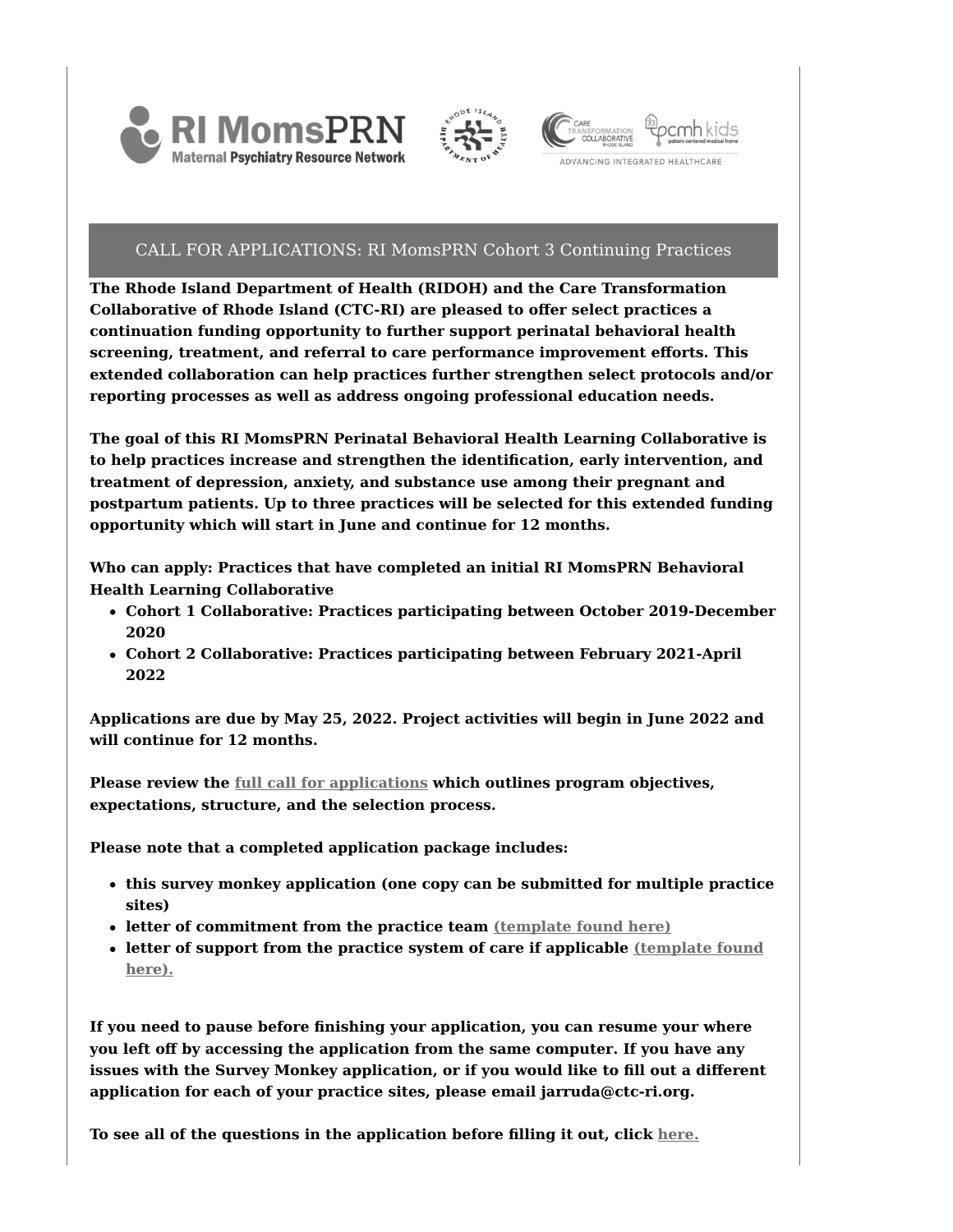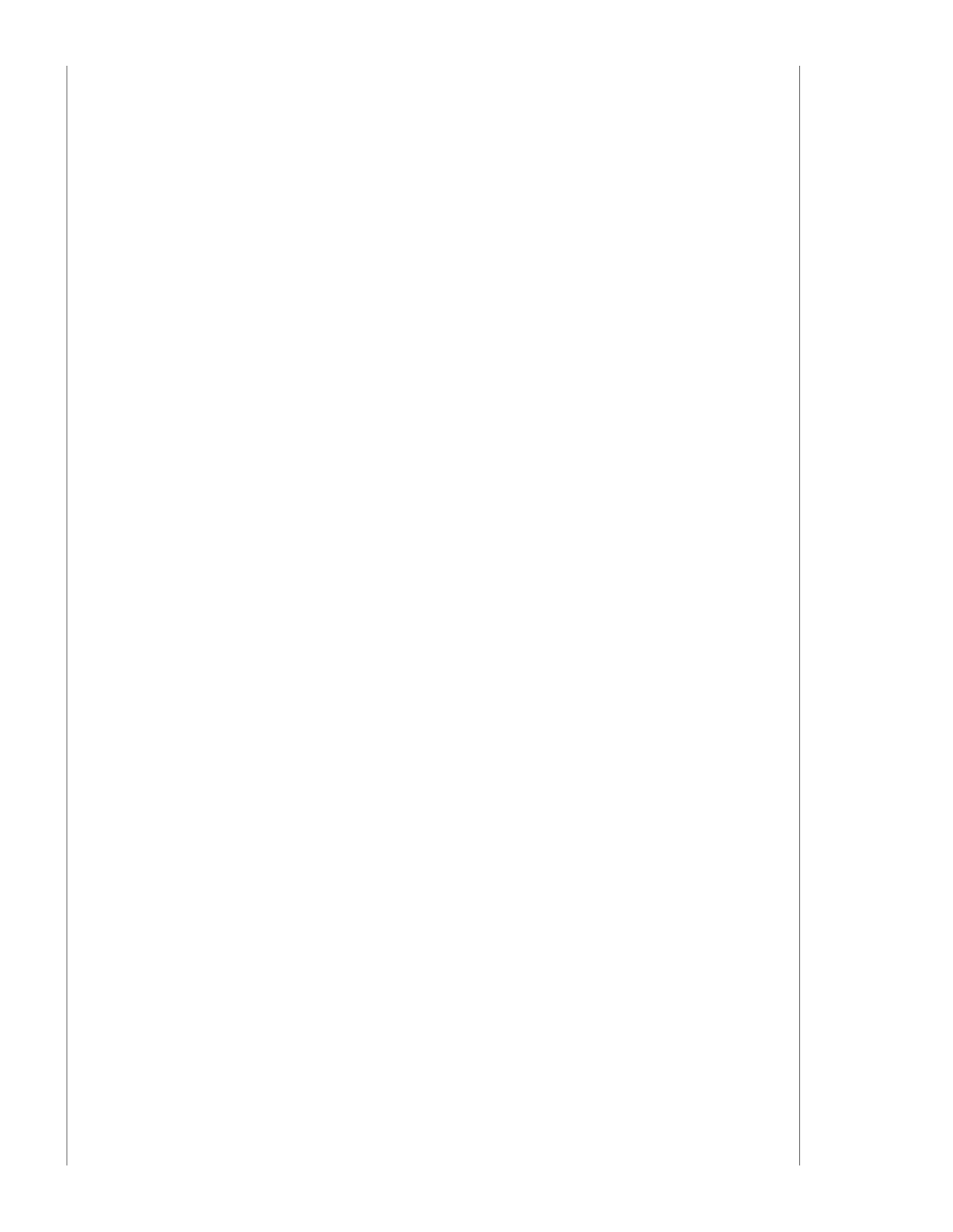





## CALL FOR APPLICATIONS: RI MomsPRN Cohort 3 Continuing Practices

#### Practice Information

| *1. Practice Information                      |  |
|-----------------------------------------------|--|
| <b>Name of Practice</b>                       |  |
| <b>Address</b>                                |  |
| <b>Address 2</b>                              |  |
| City/Town                                     |  |
| <b>State/Province</b>                         |  |
| <b>ZIP/Postal Code</b>                        |  |
| <b>Phone Number</b>                           |  |
| <b>Perinatal Patient</b><br><b>Panel Size</b> |  |

\* 2. Practice Tax ID Number

- OBGYN
- Adult
- Family
- FQHC
- Hospital Based Clinic
- Other (please specify)

\* 4. Is your practice part of a system of care (e.g., owned, managed, overseen by a hospital or other health care organization)?

 $\bigcap$  No

Yes (please specify):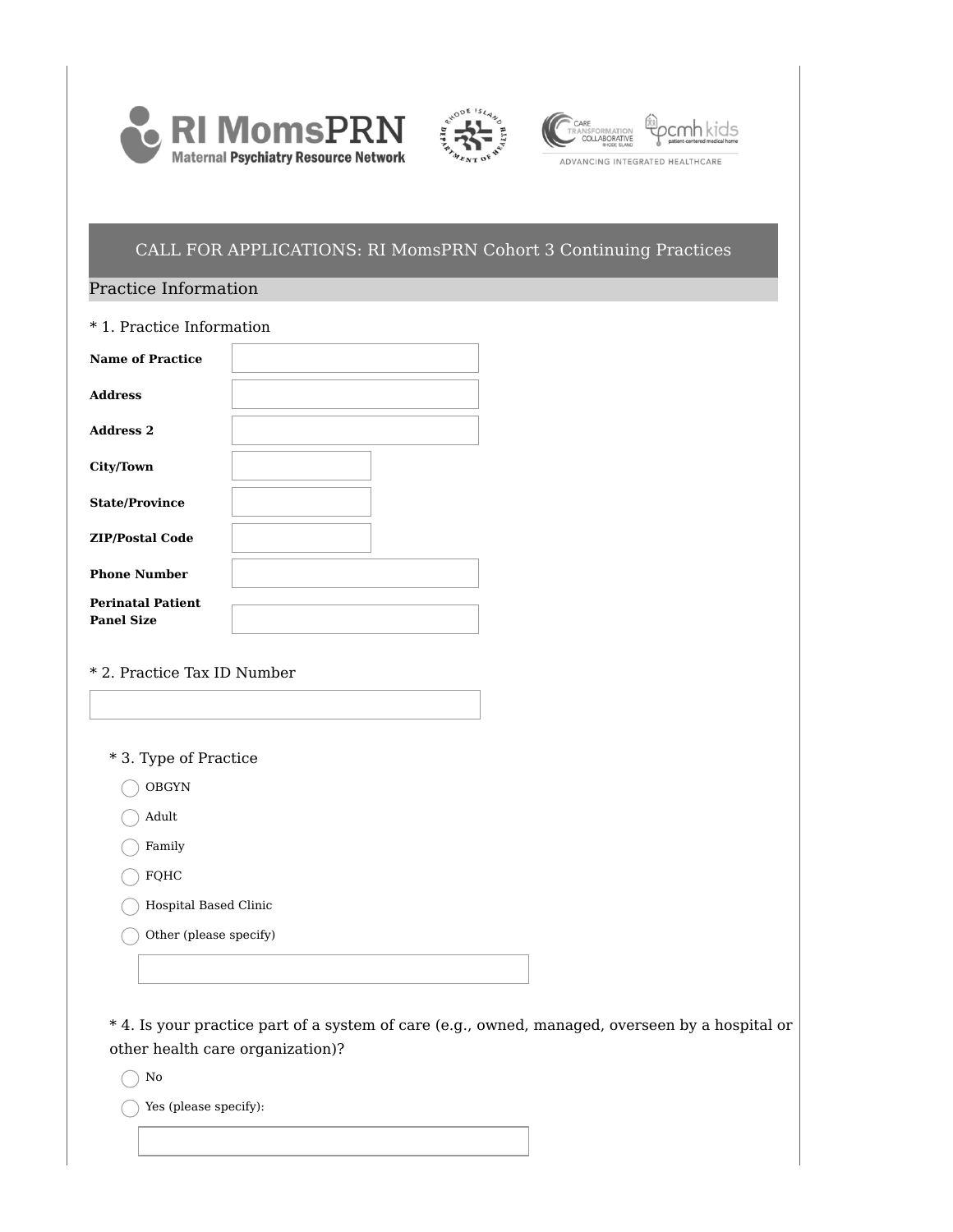- \* 5. Are you applying for more than one site (is this a multisite practice)?
	- Yes
	- No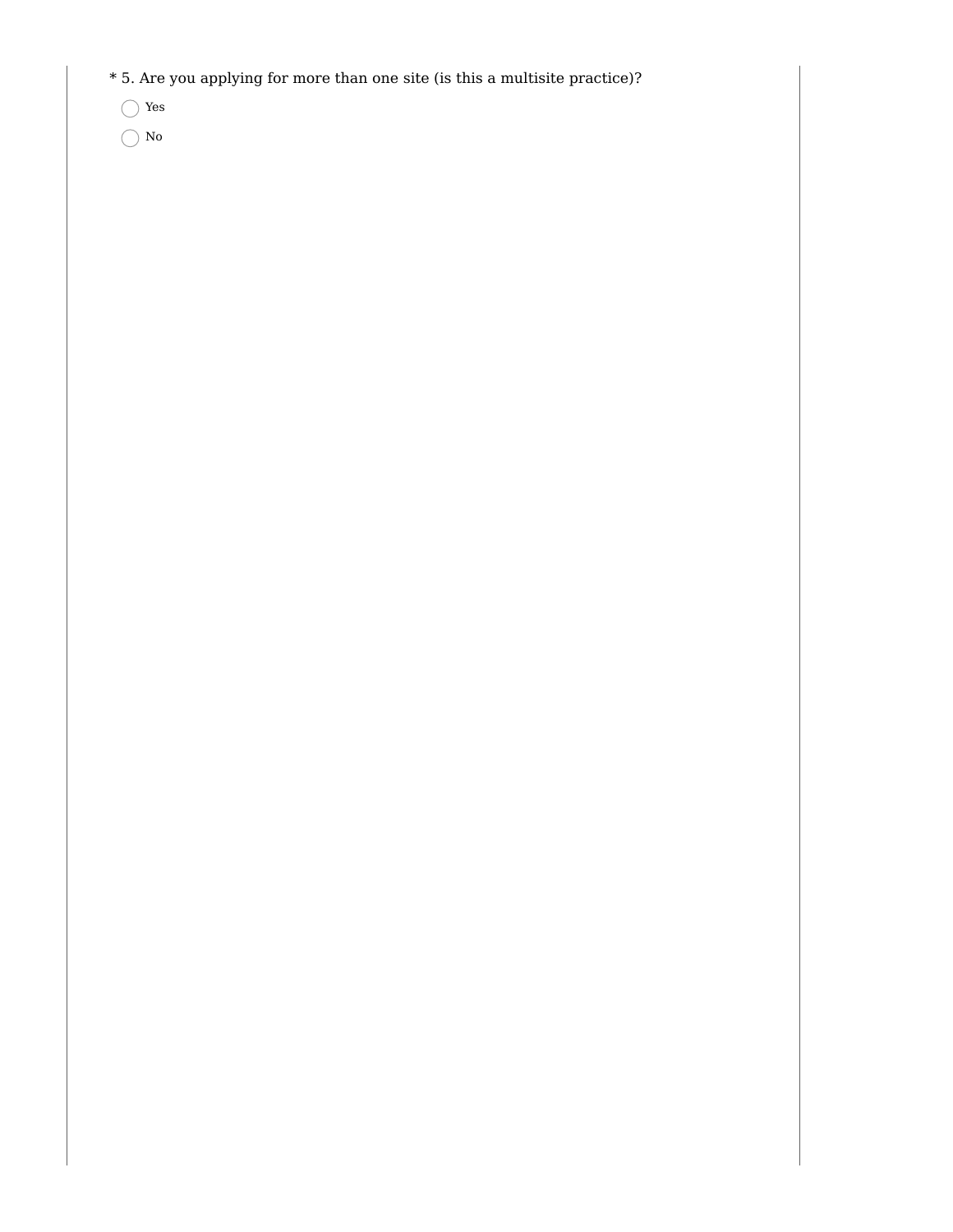





### CALL FOR APPLICATIONS: RI MomsPRN Cohort 3 Continuing Practices

Additional Practice Site Location Information

*Please identify all other practice site locations and indicate white site(s) will be participating.*

6. Are these sites applying as one entity or separately? *If separately, you will need to provide an application for each site that includes data specific to just that location.*

 $\bigcap$  One entity

Separately

#### 7. Additional Practice Information

| <b>Name of Practice</b> |  |
|-------------------------|--|
| <b>Site</b>             |  |
|                         |  |
| <b>Address</b>          |  |
|                         |  |
| City/Town               |  |
| Indicate                |  |
| Participation           |  |
|                         |  |
| (yes/no)                |  |

#### 8. Additional Practice Information

| <b>Name of Practice</b><br><b>Site</b> |  |
|----------------------------------------|--|
| <b>Address</b>                         |  |
| City/Town                              |  |
| <b>Indicate</b><br>Participation       |  |
| ( <b>ves</b> /no)                      |  |

#### 9. Additional Practice Information

| <b>Name of Practice</b><br><b>Site</b>                |  |
|-------------------------------------------------------|--|
| <b>Address</b>                                        |  |
| City/Town                                             |  |
| <b>Indicate</b><br>Participation<br>( <b>ves/no</b> ) |  |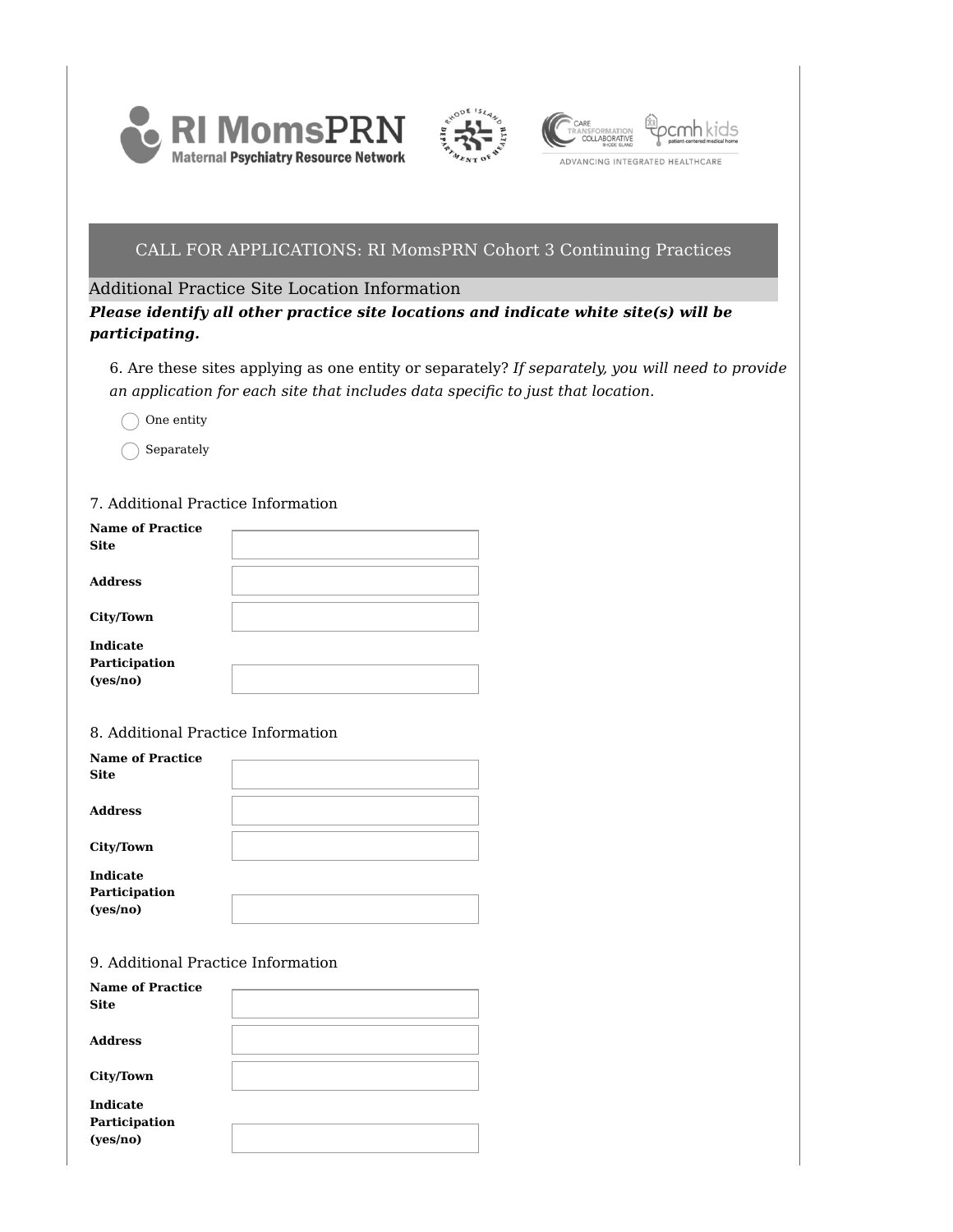# 10. Additional Practice Information

| <b>Name of Practice</b><br><b>Site</b> |  |
|----------------------------------------|--|
| <b>Address</b>                         |  |
| City/Town                              |  |

**Indicate Participation (yes/no)**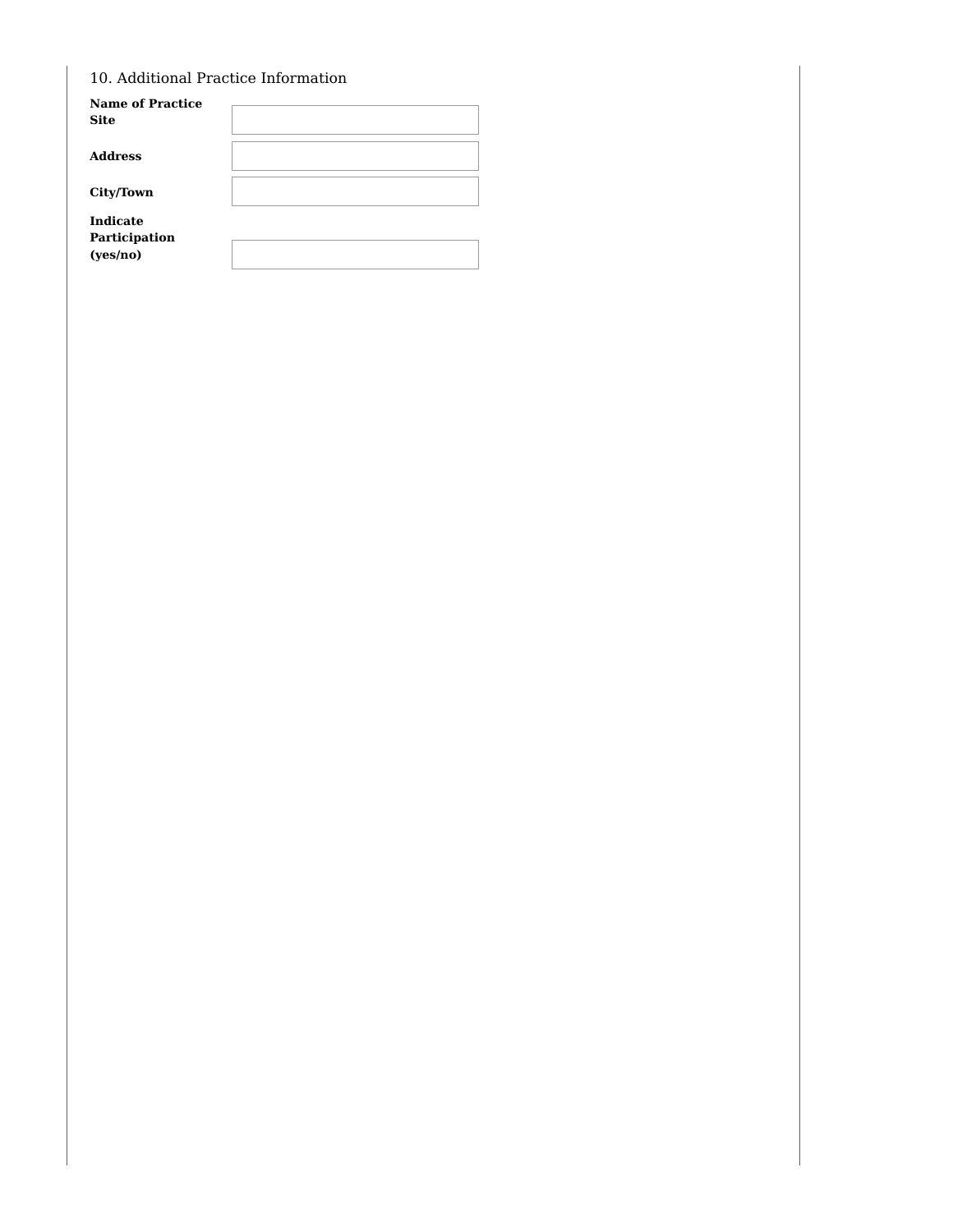





# CALL FOR APPLICATIONS: RI MomsPRN Cohort 3 Continuing Practices

#### Team Contact Information

| * 11. Provider Champion Contact                     |  |
|-----------------------------------------------------|--|
| <b>Name</b>                                         |  |
| <b>Site Name</b>                                    |  |
| <b>Title</b>                                        |  |
| <b>Professional</b><br>Credential (MD, DO,<br>etc.) |  |
| <b>Email Address</b>                                |  |
| <b>Phone Number</b>                                 |  |

### \* 12. Practice Lead Contact

| <b>Name</b>          |  |
|----------------------|--|
| <b>Site Name</b>     |  |
| <b>Title</b>         |  |
| <b>Address 2</b>     |  |
| <b>Email Address</b> |  |
| <b>Phone Number</b>  |  |

### \* 13. IT/EHR Staff Member

| <b>Name</b>          |  |
|----------------------|--|
| <b>Site Name</b>     |  |
| <b>Title</b>         |  |
| <b>Email Address</b> |  |
| <b>Phone Number</b>  |  |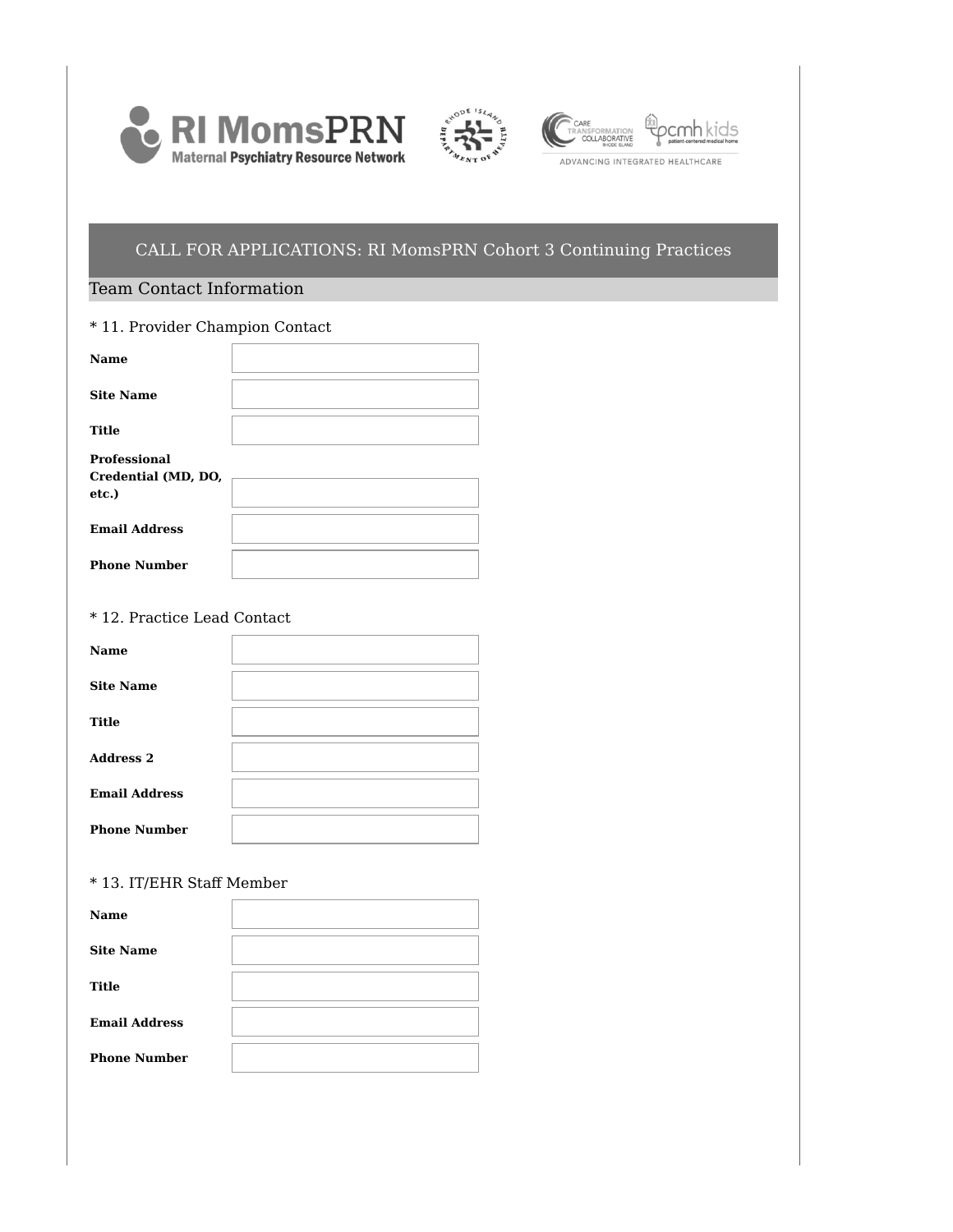





# CALL FOR APPLICATIONS: RI MomsPRN Cohort 3 Continuing Practices

#### Previous Cohort Participation

14. Please indicate which previous RI MomsPRN learning collaborative your practice participated in.

Cohort 1: October 2019- December 2020

Cohort 2: February 2021-April 2022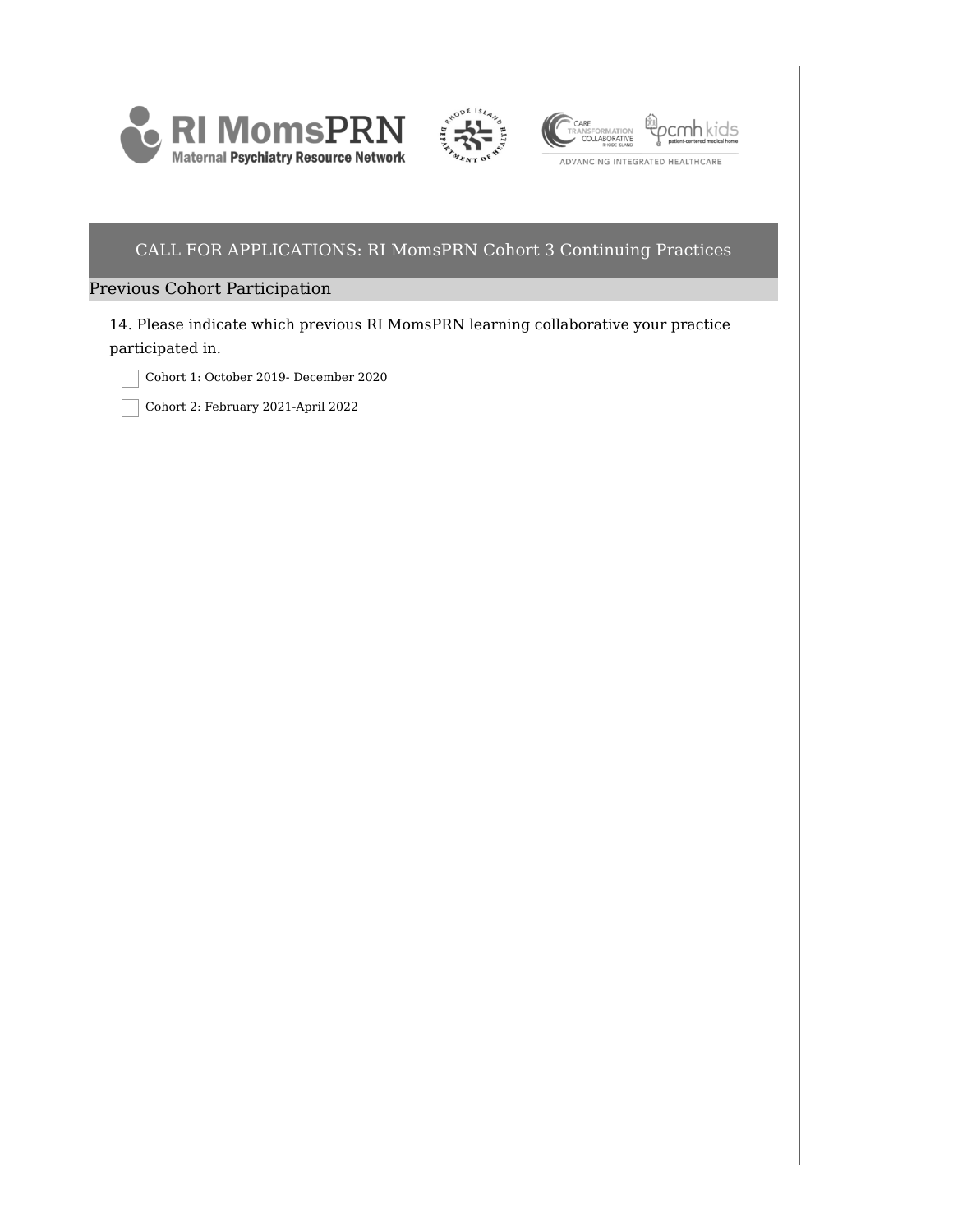





### CALL FOR APPLICATIONS: RI MomsPRN Cohort 3 Continuing Practices

#### Baseline Data

C

\* 15. If your practice participated in Cohort 1(October 2019- December 2020) of the RI MomsPRN program, please indicate if you will re-run your baseline data report or if you will use last quarter data from cohort 1:

Our practice will re-run our baseline report C

Our practice will use cohort 1 last quarter data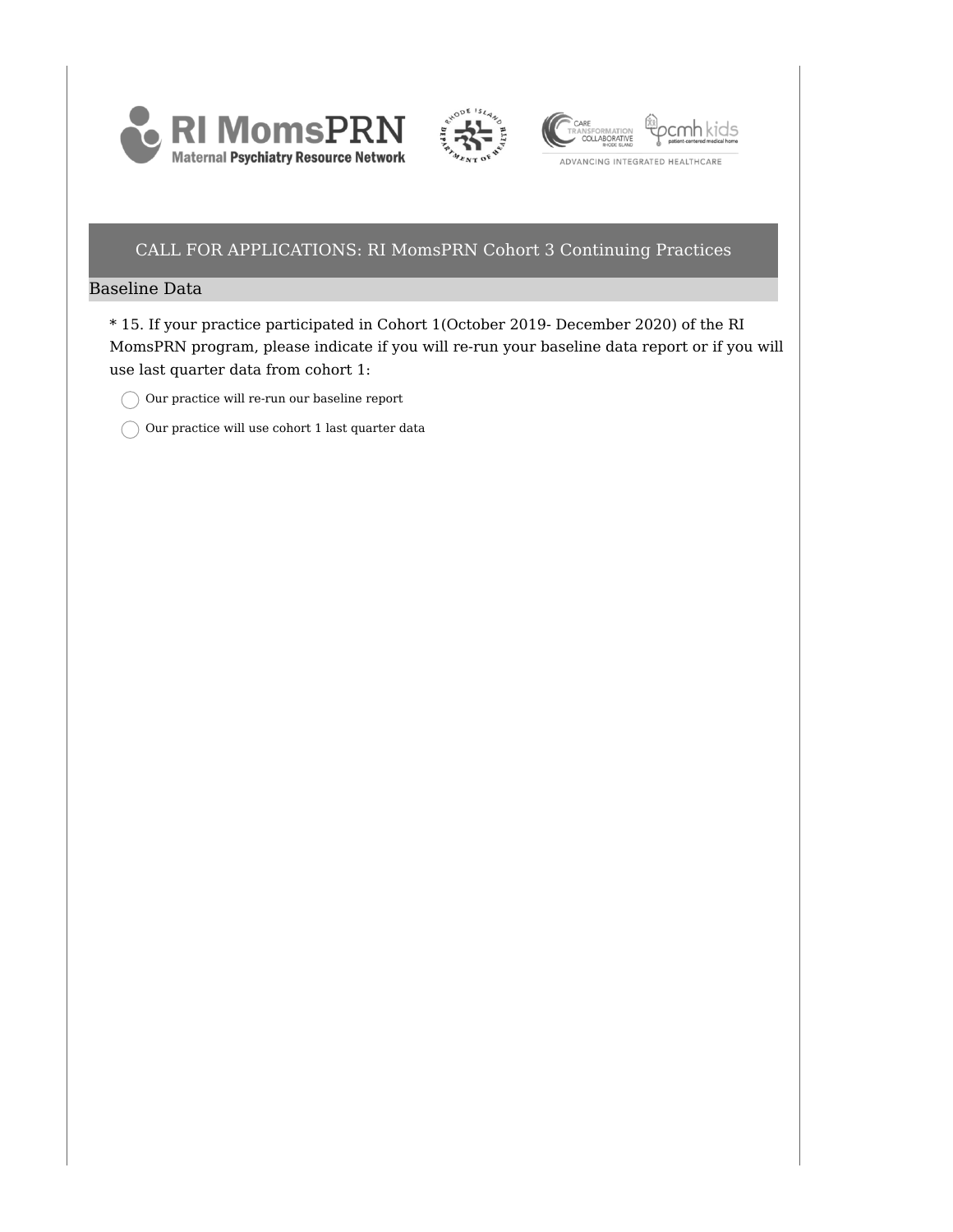





### CALL FOR APPLICATIONS: RI MomsPRN Cohort 3 Continuing Practices

Practitioners Information (MDs, DOs, NPs, and PAs)

**Update this list with any changes in the last 12 months. Please email jarruda@ctcri.org if you need your previous cohort application responses sent to you. Skip this page if no significant changes have occurred in the last 12 months.**

16. Enter the name and NPI # for all practitioners (MDs, DOs, NPs, PAs)

| Name                                         |                                                                         |  |
|----------------------------------------------|-------------------------------------------------------------------------|--|
| NPI#                                         |                                                                         |  |
| Professional<br>Credential (MD, DO,<br>etc.) |                                                                         |  |
|                                              | 17. Enter the name and NPI # for all practitioners (MDs, DOs, NPs, PAs) |  |
| Name                                         |                                                                         |  |
| NPI#                                         |                                                                         |  |
| Professional<br>Credential (MD, DO,<br>etc.) |                                                                         |  |
|                                              | 18. Enter the name and NPI # for all practitioners (MDs, DOs, NPs, PAs) |  |
| Name                                         |                                                                         |  |
| NPI#                                         |                                                                         |  |
| Professional<br>Credential (MD, DO,<br>etc.) |                                                                         |  |

19. Enter the name and NPI # for all practitioners (MDs, DOs, NPs, PAs)

| Name                                         |  |
|----------------------------------------------|--|
| NPI#                                         |  |
| Professional<br>Credential (MD, DO,<br>etc.) |  |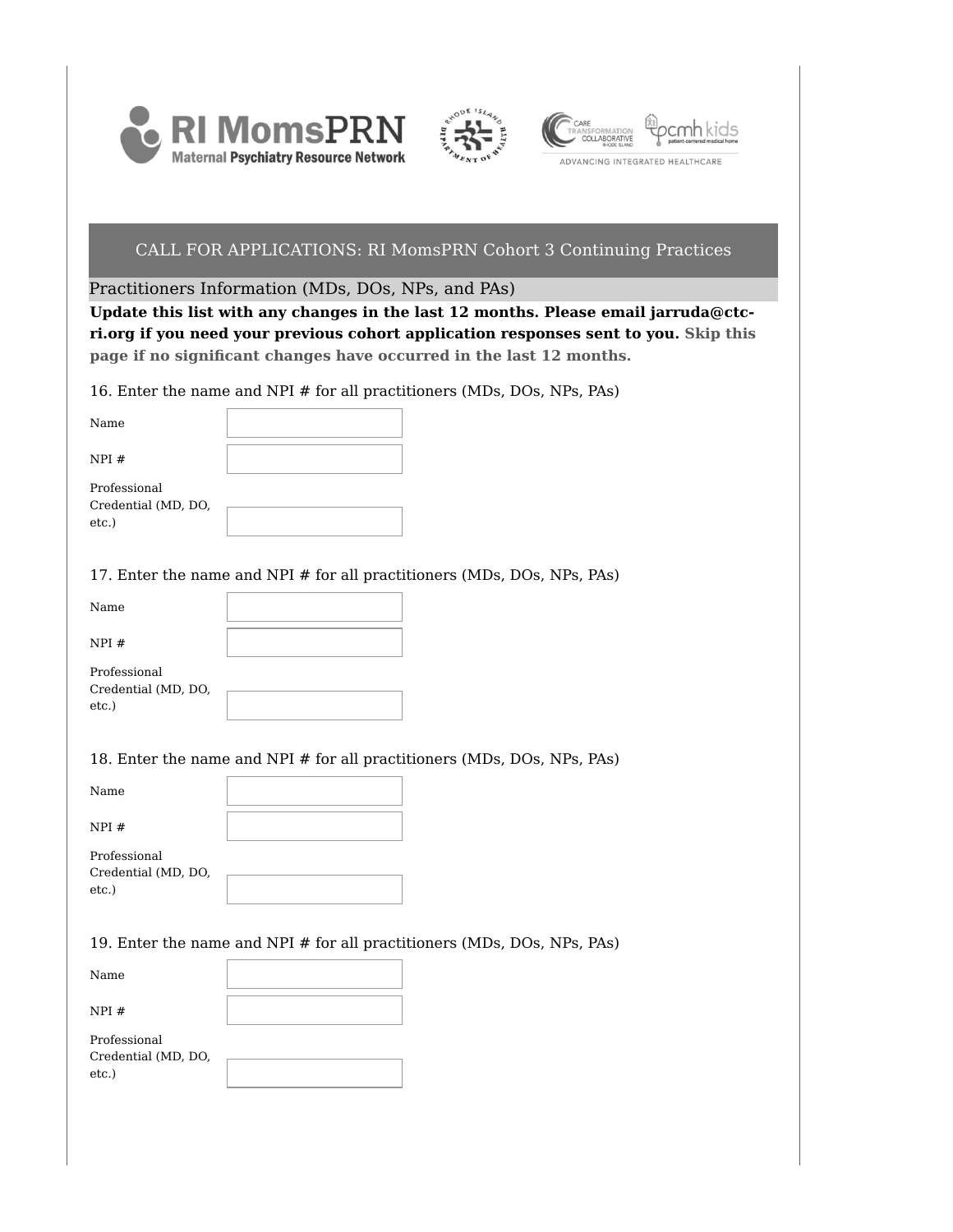| 20. Enter the name and NPI # for all practitioners (MDs, DOs, NPs, PAs) |
|-------------------------------------------------------------------------|
| Name                                                                    |
| NPI#                                                                    |
| Professional<br>Credential (MD, DO,<br>etc.)                            |
| 21. Enter the name and NPI # for all practitioners (MDs, DOs, NPs, PAs) |
| Name                                                                    |
| NPI#                                                                    |
| Professional<br>Credential (MD, DO,<br>etc.)                            |
| 22. Enter the name and NPI # for all practitioners (MDs, DOs, NPs, PAs) |
| Name                                                                    |
| NPI#                                                                    |
| Professional<br>Credential (MD, DO,<br>etc.)                            |
| 23. Enter the name and NPI # for all practitioners (MDs, DOs, NPs, PAs) |
| Name                                                                    |
| NPI#                                                                    |
| Professional<br>Credential (MD, DO,<br>etc.)                            |
| 24. Enter the name and NPI # for all practitioners (MDs, DOs, NPs, PAs) |
| Name                                                                    |
| NPI#                                                                    |
| Professional<br>Credential (MD, DO,<br>etc.)                            |
| 25. Enter the name and NPI # for all practitioners (MDs, DOs, NPs, PAs) |
| Name                                                                    |
| NPI#                                                                    |
| Professional<br>Credential (MD, DO,<br>etc.)                            |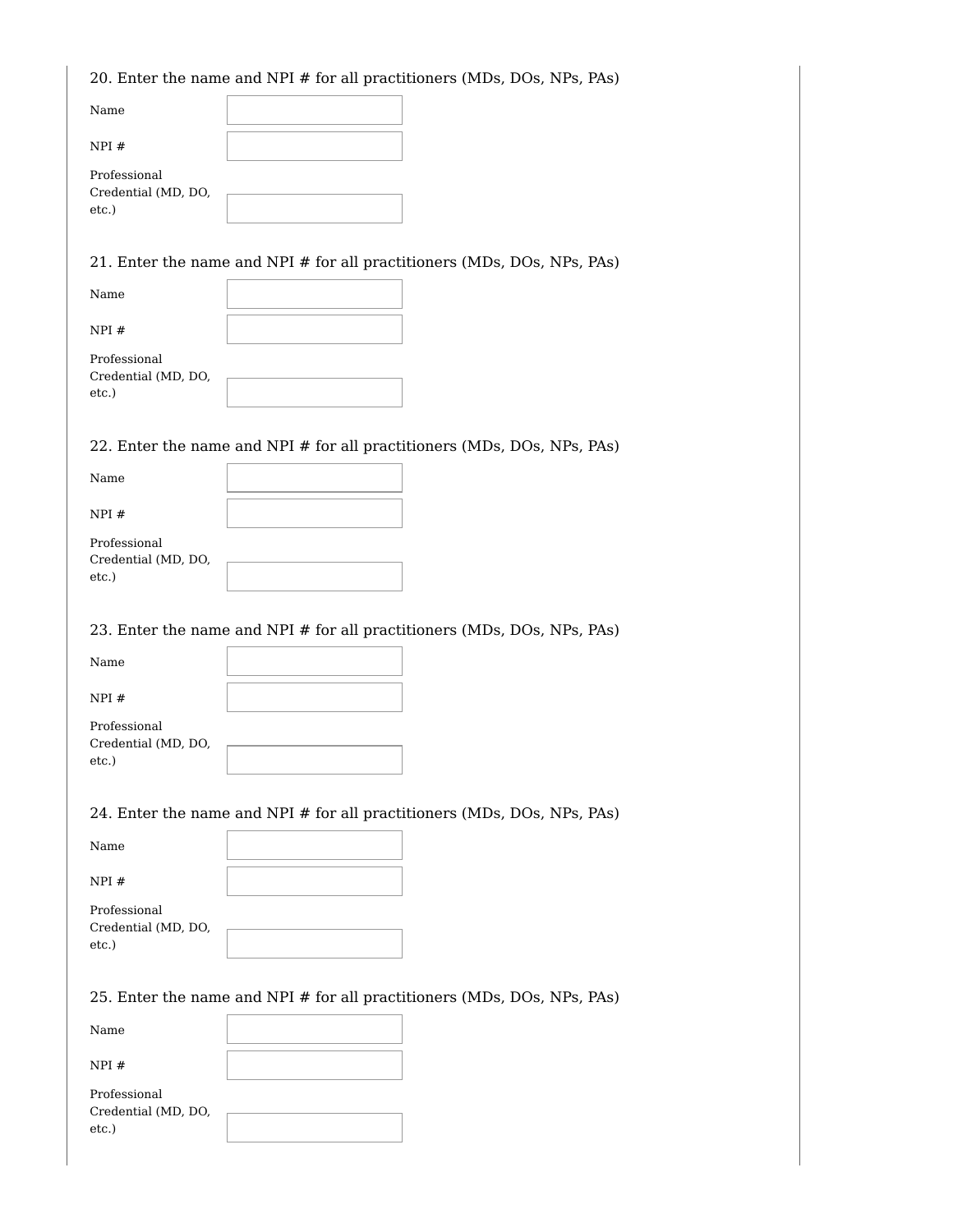| 26. Enter the name and NPI # for all practitioners (MDs, DOs, NPs, PAs) |                                                                         |  |
|-------------------------------------------------------------------------|-------------------------------------------------------------------------|--|
| Name                                                                    |                                                                         |  |
| NPI#                                                                    |                                                                         |  |
| Professional<br>Credential (MD, DO,<br>etc.)                            |                                                                         |  |
|                                                                         | 27. Enter the name and NPI # for all practitioners (MDs, DOs, NPs, PAs) |  |
| Name                                                                    |                                                                         |  |
| NPI#                                                                    |                                                                         |  |
| Professional<br>Credential (MD, DO,<br>etc.)                            |                                                                         |  |
|                                                                         | 28. Enter the name and NPI # for all practitioners (MDs, DOs, NPs, PAs) |  |
| Name                                                                    |                                                                         |  |
| NPI#                                                                    |                                                                         |  |
| Professional<br>Credential (MD, DO,<br>etc.)                            |                                                                         |  |
| 29. Enter the name and NPI # for all practitioners (MDs, DOs, NPs, PAs) |                                                                         |  |
| Name                                                                    |                                                                         |  |
| NPI#                                                                    |                                                                         |  |
| Professional<br>Credential (MD, DO,<br>etc.)                            |                                                                         |  |
| 30. Enter the name and NPI # for all practitioners (MDs, DOs, NPs, PAs) |                                                                         |  |
| Name                                                                    |                                                                         |  |
| NPI#                                                                    |                                                                         |  |
| Professional<br>Credential (MD, DO,<br>etc.)                            |                                                                         |  |
| 31. Enter the name and NPI # for all practitioners (MDs, DOs, NPs, PAs) |                                                                         |  |
| Name                                                                    |                                                                         |  |
| NPI#                                                                    |                                                                         |  |
| Professional<br>Credential (MD, DO,<br>etc.)                            |                                                                         |  |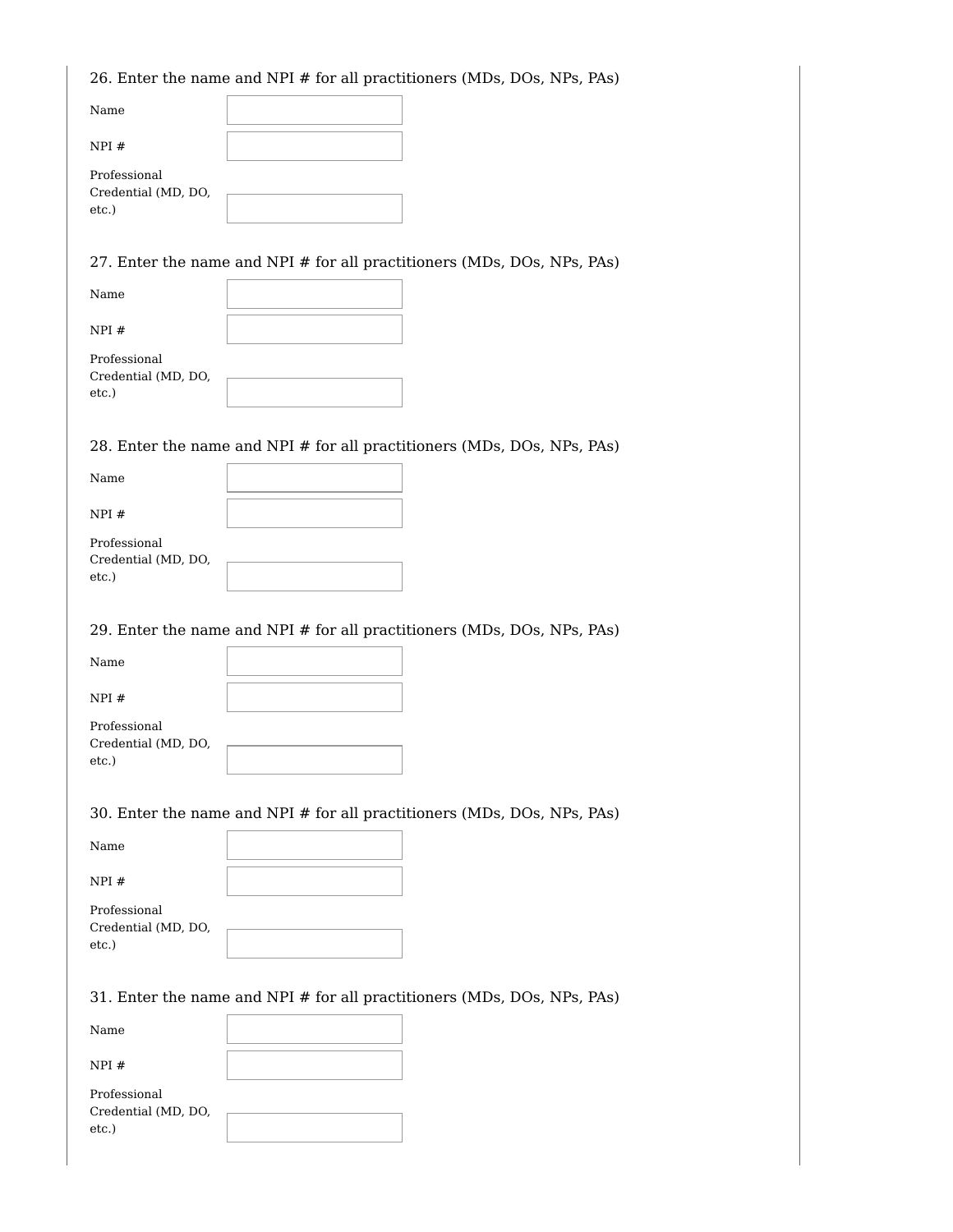| 32. Enter the name and NPI # for all practitioners (MDs, DOs, NPs, PAs) |  |  |
|-------------------------------------------------------------------------|--|--|
| Name                                                                    |  |  |
| NPI#                                                                    |  |  |
| Professional<br>Credential (MD, DO,<br>etc.)                            |  |  |
| 33. Enter the name and NPI # for all practitioners (MDs, DOs, NPs, PAs) |  |  |
| Name                                                                    |  |  |
| NPI#                                                                    |  |  |
| Professional<br>Credential (MD, DO,<br>etc.)                            |  |  |
| 34. Enter the name and NPI # for all practitioners (MDs, DOs, NPs, PAs) |  |  |
| Name                                                                    |  |  |
| NPI#                                                                    |  |  |
| Professional<br>Credential (MD, DO,<br>etc.)                            |  |  |
| 35. Enter the name and NPI # for all practitioners (MDs, DOs, NPs, PAs) |  |  |
| Name                                                                    |  |  |
| NPI#                                                                    |  |  |
| Professional<br>Credential (MD, DO,<br>etc.)                            |  |  |
| 36. Enter the name and NPI # for all practitioners (MDs, DOs, NPs, PAs) |  |  |
| Name                                                                    |  |  |
| NPI#                                                                    |  |  |
| Professional<br>Credential (MD, DO,<br>etc.)                            |  |  |
|                                                                         |  |  |
|                                                                         |  |  |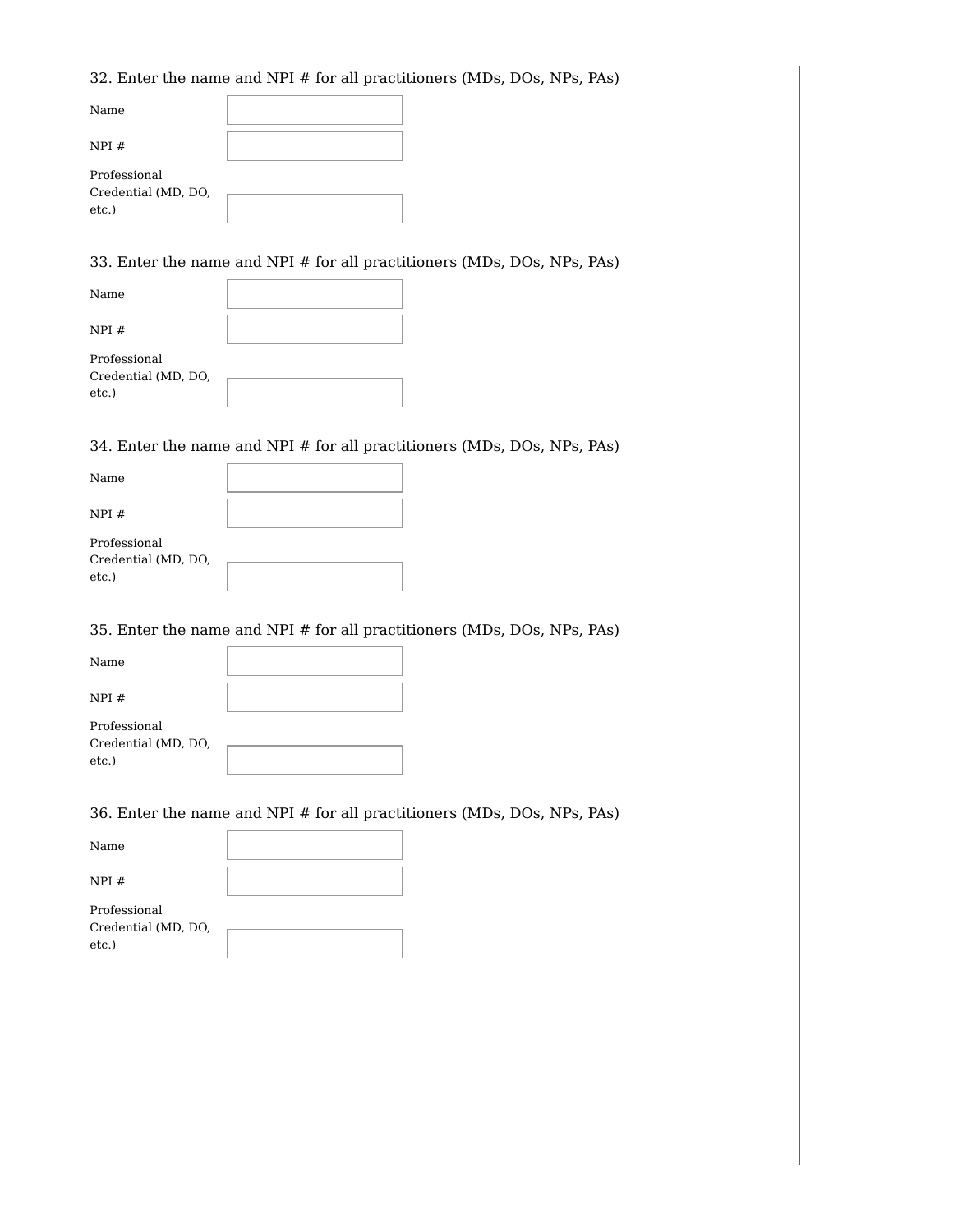





### CALL FOR APPLICATIONS: RI MomsPRN Cohort 3 Continuing Practices

Approximate Payer Mix of Deliveries for the Past Calendar Year

**If your practice participated in cohort 1 only: please fill out this page. If you would like your previous cohort application responses, please email jarruda@ctc-ri.org.**

37. #of Perinatal Patients covered by respective payer (enter 0 if none for category)

| <b>BCBSRI</b>           |  |
|-------------------------|--|
| NHP-RI Commercial       |  |
| <b>Tufts Commercial</b> |  |
| United Commercial       |  |
| Insured Other           |  |
| Medicaid FFS            |  |
| NHP-RI Medicaid         |  |
| Tufts Medicaid          |  |
| <b>United Medicaid</b>  |  |
| Uninsured               |  |
| Total                   |  |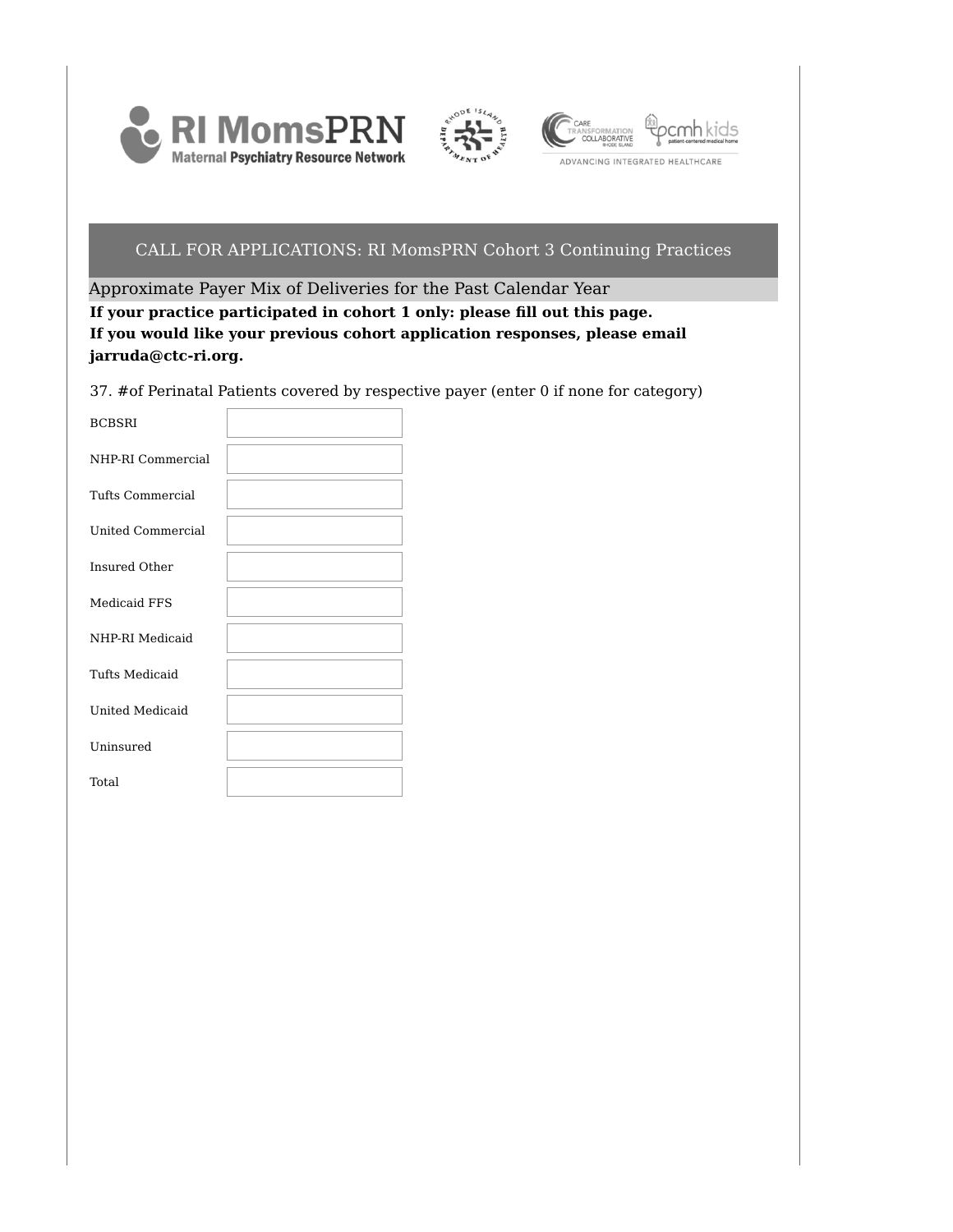# 38. % of All Perinatal Patients covered by respective payer (enter 0 if none for category)

| <b>BCBSRI</b>          |  |
|------------------------|--|
| NHP-RI Commercial      |  |
| Tufts Commercial       |  |
| United Commercial      |  |
| <b>Insured Other</b>   |  |
| <b>Medicaid FFS</b>    |  |
| NHP-RI Medicaid        |  |
| <b>Tufts Medicaid</b>  |  |
| <b>United Medicaid</b> |  |
| Uninsured              |  |
| Total                  |  |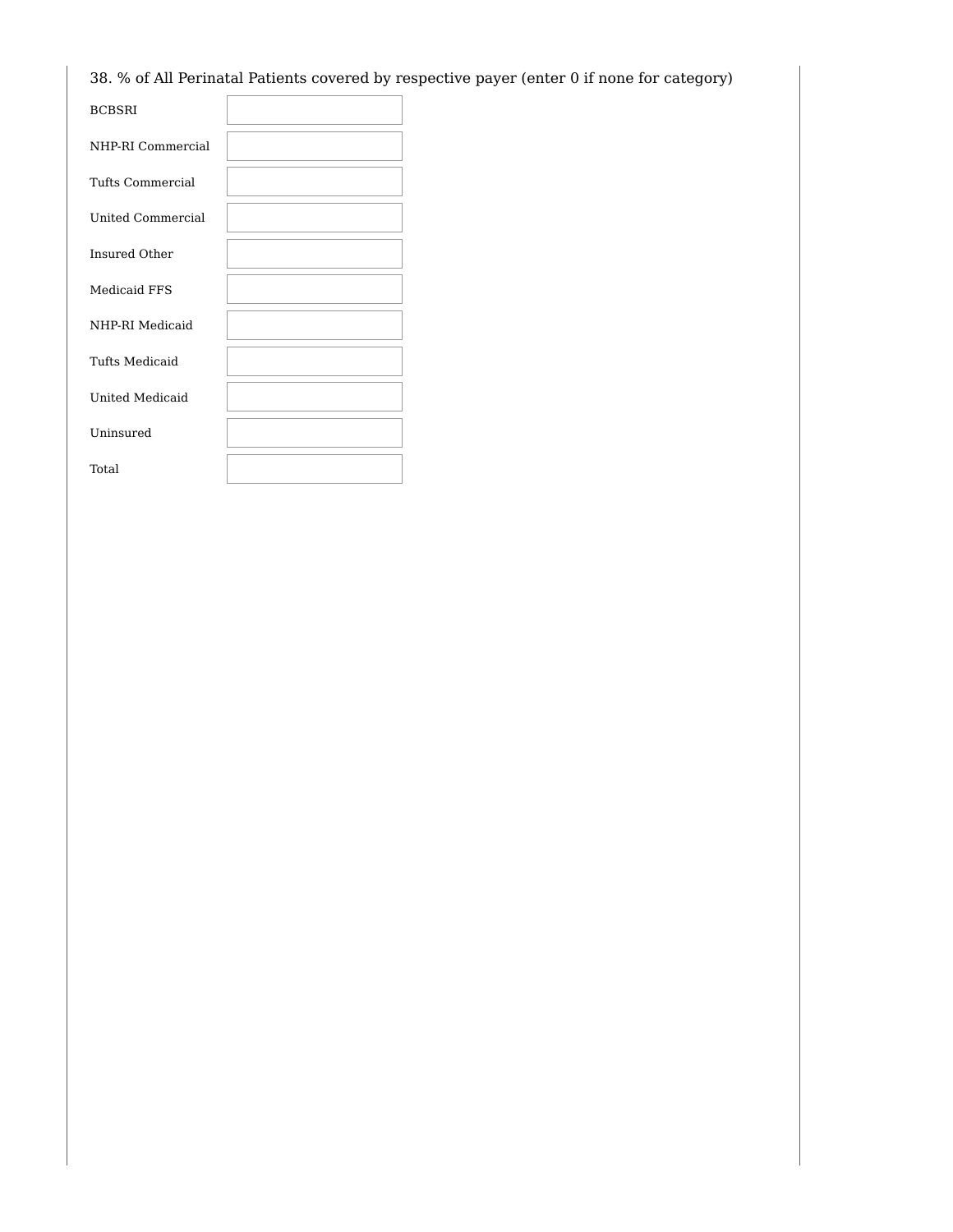





### CALL FOR APPLICATIONS: RI MomsPRN Cohort 3 Continuing Practices

#### Application Questions

\* 39. Please indicate if your practice or site location is anticipating undergoing any major planned changes to operations (e.g., change in clinical leadership, office location, or other consolidation/merger) within the next 12 months.

No

Yes (please indicate)

\* 40. Please indicate if your practice is anticipating changing its electronic health record within the next 12 months.

◯ Yes

No

\* 41. Please identify your practice's intended area of improvement in this next cohort: (select all that apply)

Increased referrals to treatment

Increased Depression screening rates (improvement by >10% between first and last data report)

Increased Anxiety screening rates (improvement by >10% between first and last data report)

Increased SUD screening rates (improvement by >10% between first and last data report)

Increased screening rates at a particular visit type

Increased utilization of the RI MomsPRN teleconsultation line

Increased staff competency and staff capacity

Improved medication management

Enhanced EHR for more streamlined referral to treatment

Other (please explain)